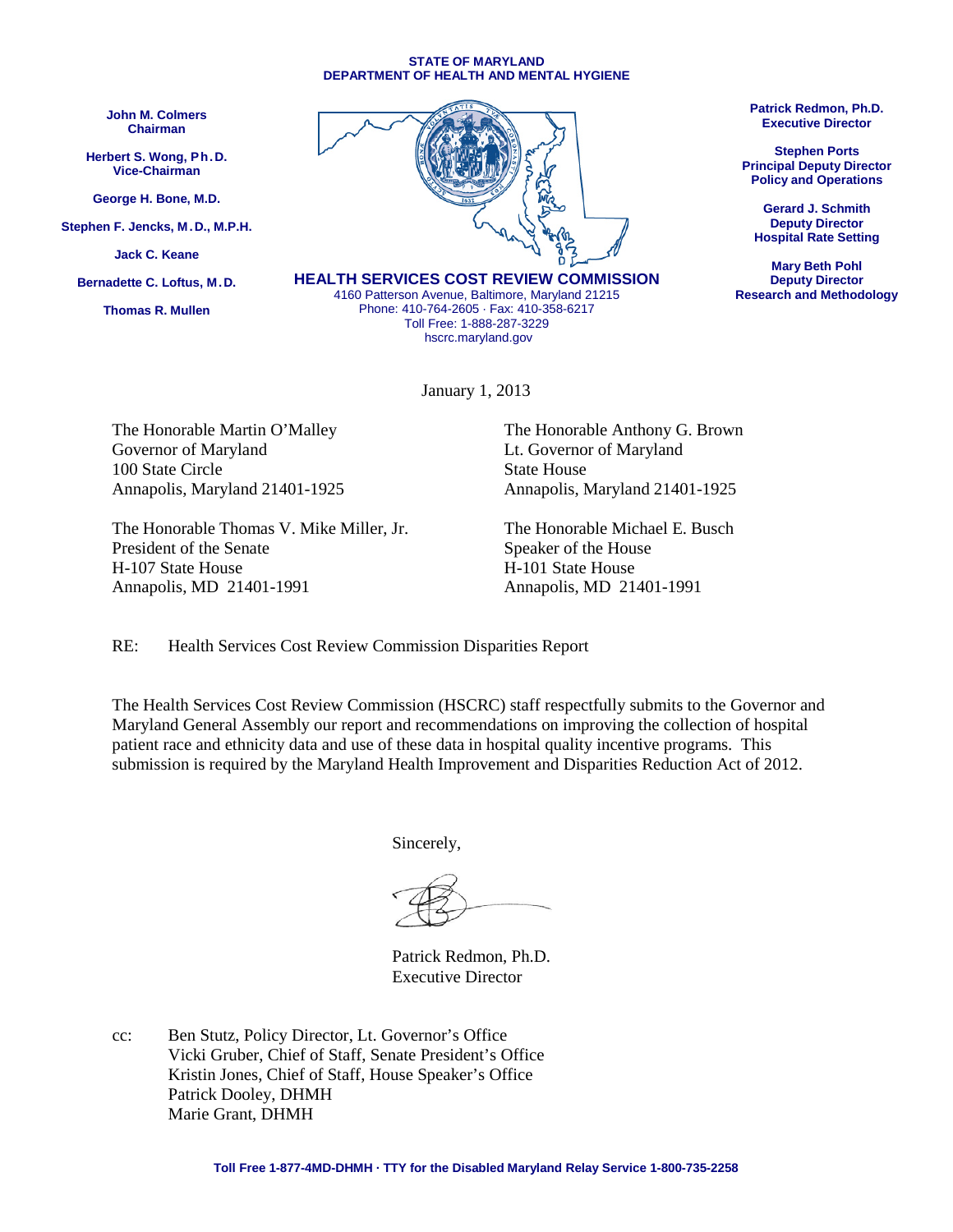#### **I. Executive Summary**

The Maryland Health Improvement and Disparities Reduction Act of 2012 ("the 2012 Act") created by [Senate Bill](http://mlis.state.md.us/2012rs/billfile/SB0234.htm) 234 and [House Bill 439 r](http://mlis.state.md.us/2012rs/billfile/HB0439.htm)equires the HSCRC to:

- Study the feasibility of including racial and ethnic performance data tracking in quality incentive programs;
- Report to the General Assembly on or before January 1, 2013, data by race and ethnicity in quality incentive programs where feasible; and,
- Submit a report on or before January 1, 2013, to the Governor and in accordance with §2-1246 of the State Government Article, the General Assembly that explains when data cannot be reported by race and ethnicity and describes necessary changes to overcome those limitations.

In addition, the 2012 Act requires hospitals to include in their community benefit report submissions to the HSCRC a description of the hospital's efforts to track and reduce disparities in the community services by the hospital.

To meet its charge, beginning in June of 2012, HSCRC staff convened the *Hospital Race and Ethnicity Disparities Work Group ("Work Group"),* a multi-stakeholder group of individuals working to improve on disparities in Maryland healthcare; to guide HSCRC staff efforts and work in analyzing the status of hospital patient race and ethnicity data collection; and consider how these data may be used in payment incentive programs for hospitals.

In collaboration with the Work Group, the hospital industry including the Maryland Hospital Association, along with HSCRC staff, developed the key findings and recommendations listed below.

- The HSCRC is able to track racial and ethnic performance data in its quality programs; however, based on analysis of hospital administrative discharge data, quality data, and on information collected through surveying Maryland hospitals, there is wide variation in the race and ethnicity data categories and data collection methods used across hospitals.
- The race data currently collected by hospitals do reveal some statewide differences in hospital quality data for white versus black populations; however, the need for tighter standardization in the data collected and the collection methods used by hospitals is a barrier to making hospital-to-hospital comparisons using the data at the current time.
- HSCRC has developed and recommends targeted activities to improve and standardize hospital race ethnicity data collection, including:
	- o Requiring all US Office of Management and Budget (Statistical Policy Directive 15, 1997 revision) race categories be collected (as of July 1, 2012)
	- o Convening a statewide meeting of hospital staff on December 12, 2012 to heighten hospitals' awareness of the importance of accurate and consistent race and ethnicity data collection
	- o Convening several training sessions for hospitals throughout the State in the first quarter of calendar year 2013 to improve race and ethnicity data collection
	- o Requiring hospitals to collect all discrete racial categories a patient self-identifies as well as the patient's preferred language when receiving health care and country of origin/ancestry/granular ethnicity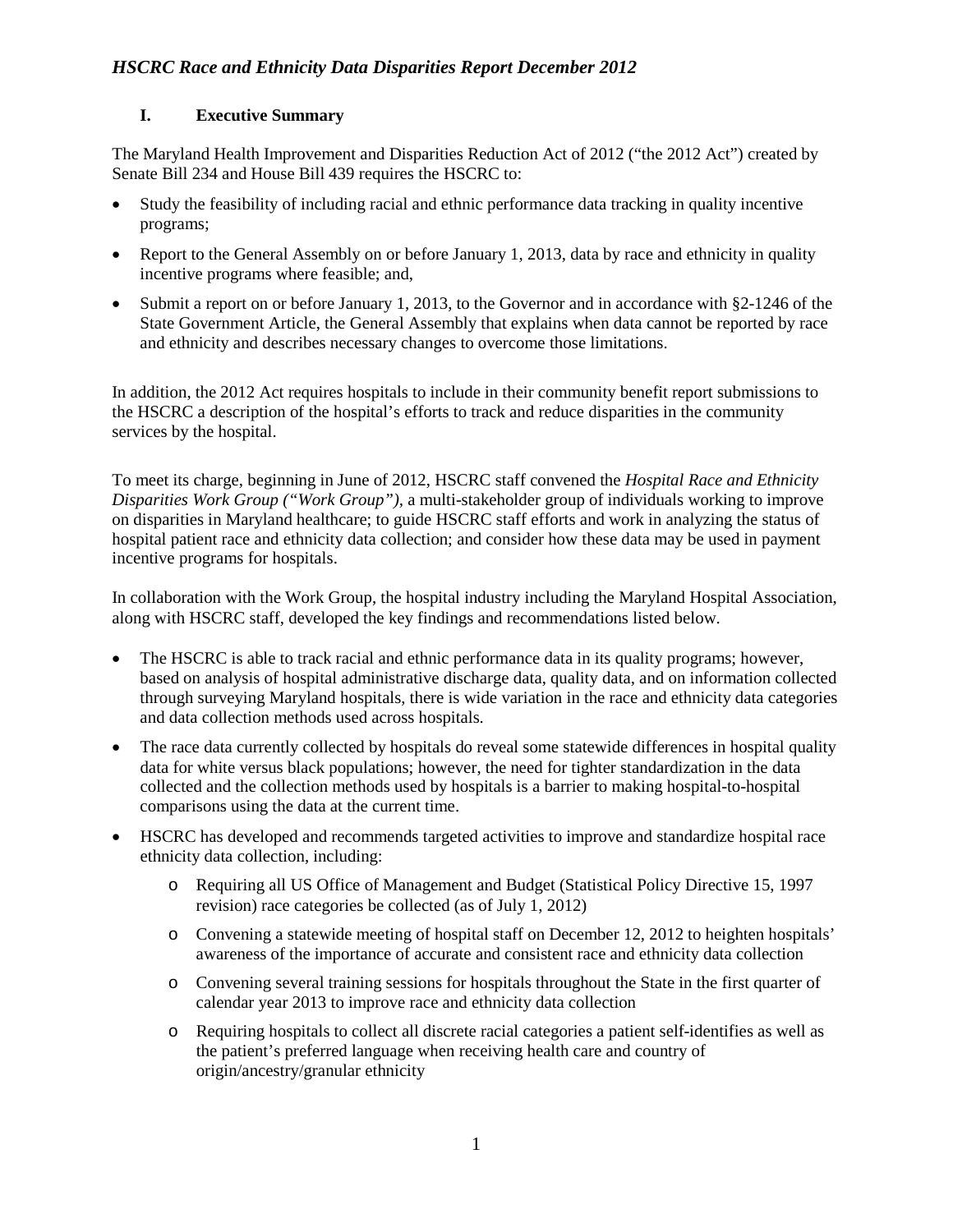• HSCRC will continue to analyze race and ethnicity data and monitor data quality using hospital discharge and quality data sets, while simultaneously considering methodology options for use of the data in incentive programs

The Commission's Community Benefit Work Group also met to discuss disparities issues pursuant to the 2012 Act. As a result, the Hospital Community Benefit Reports that will be submitted for FY 13 (due in December 2013) w**i**ll include additional information on hospitals' community services population by race and ethnicity; identify who was consulted from the respective racial and ethnic groups in the community regarding community health needs; and identify measurable disparities and poor health status of racial and ethnic minority groups relating to hospitals' community health initiatives.

#### **II. Background**

#### *Maryland Health Improvement and Disparities Reduction Act of 2012*

The 2012 Act, signed April 10, 2012, establishes a four year, \$4 million per year pilot project to reduce health disparities in the State; to improve health care access and outcomes such as infant mortality, obesity and cancer; and to lower health costs and hospital readmissions. The law also contains a number of permanent provisions aimed at reducing health disparities.

Core aspects of the law include:

- Creating Health Enterprise Zones (HEZs) where health outreach will be targeted, with grants for community nonprofits and government agencies along with tax breaks for health care providers who come to practice in HEZs;
- Establishing a standardized way to collect data on race and ethnicity in health care (both public and private providers), and ensure carriers are working to track and reduce disparities;
- Requiring hospitals to describe their efforts to track and reduce health care disparities; and
- Establishing a process to set criteria for health care providers on cultural competency and health literacy training and continuing education.

As stated in the Executive Summary, the HSCRC was also charged specifically with studying the feasibility of including racial and ethnic performance data tracking for use in its incentive programs, reporting to the General Assembly and the Governor on these data trends, and explaining the necessary changes to overcome limitations on use of these data in incentive programs.

#### *HSCRC Activities to Meet the Requirements of the Disparities Reduction Act of 2012*

Following the passage of the 2012 Act, HSCRC staff formed the *Hospital Race and Ethnicity Disparities Work Group ("Work Group")* to consider the overlapping recommendations from the *Maryland Health Disparities Collaborative Workgroups* (established by the Department of Health and Mental Hygiene), to review and deliberate on HSCRC staff's data analyses and findings, and to advise staff based on their expertise. The Hospital Race and Ethnicity Disparities Work Group comprises a broad array of member stakeholders including individuals serving in hospital clinical quality, case mix/coding and access/admission roles; the Maryland Hospital Association; staff from several state health agencies working to improve disparities in Maryland healthcare; and healthcare disparity experts from academic, research, payer and improvement organizations. Appendix A contains a roster of the Work Group members.

HSCRC staff also undertook several months of best practices review and data analyses of:

• Hospital race and ethnicity data collected and submitted in the HSCRC administrative discharge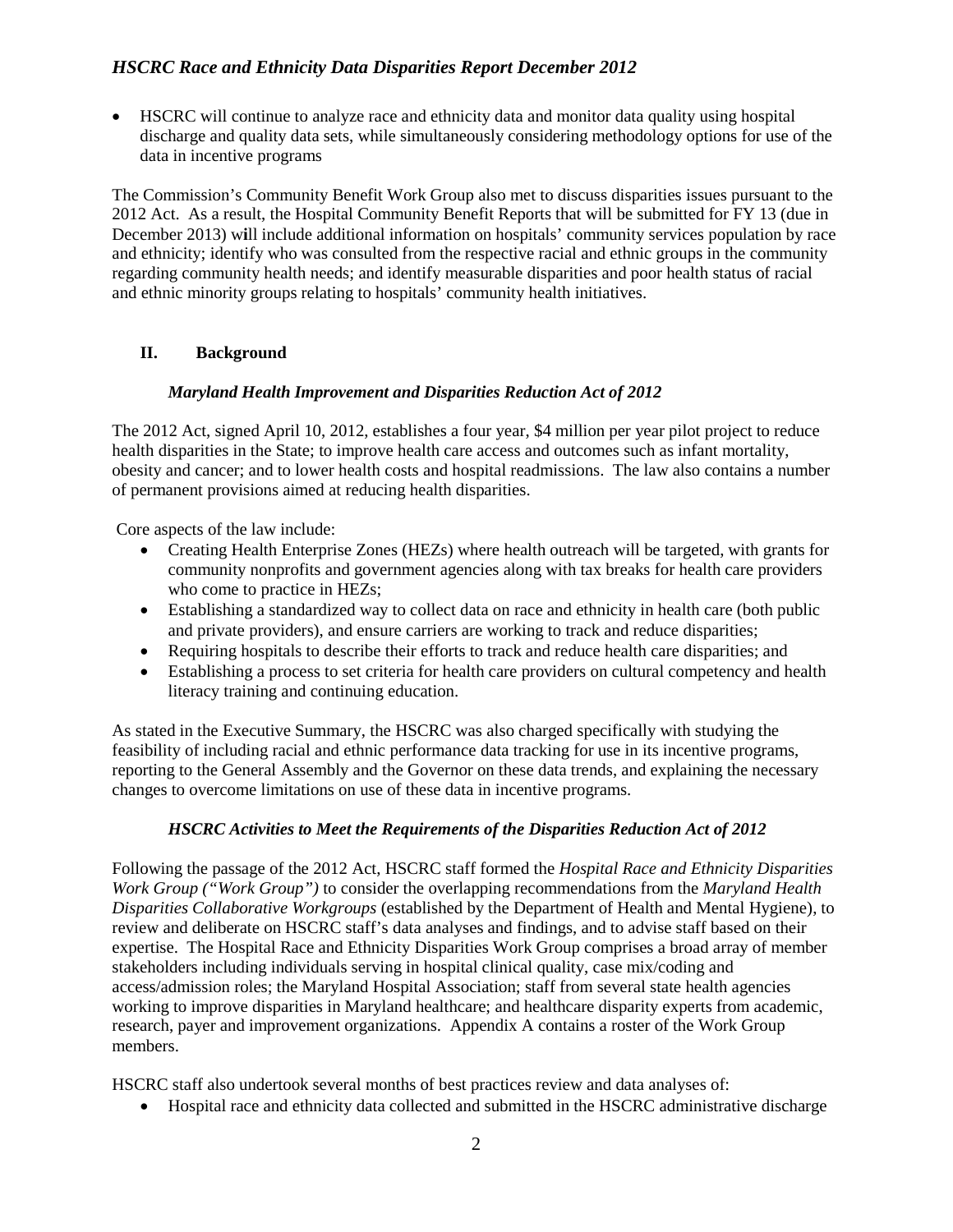and Quality Based Reimbursement (QBR) data sets;

- Hospital survey data on race and ethnicity data collected and collection practices; and
- External review of best practices and tools that support improved hospital race and ethnicity data collection and reporting.

The results of the data and hospital survey analyses and the external best practices review are detailed in Sections that follow.

#### *Current HSCRC Incentive Programs Linked with Hospital Performance*

In 2008, HSCRC began implementing two quality initiatives very similar to the federal Medicare Value Based Purchasing (VBP) program in the planning stages. These programs include the Quality-Based Reimbursement (QBR) and Maryland Hospital Acquired Conditions (MHAC) programs. In the QBR initiative, hospital reimbursement rates vary depending on each hospital's achievement on specified process of care (e.g., patients having a heart attack receiving aspirin upon arrival to the hospital) and patient experience (e.g., how well patients rated their communication with nurses during their hospitalization) measures. The QBR program utilizes core measures data that hospitals are already reporting to CMS and the state. All measures improved from 2007 to 2010, and variation between hospitals has also decreased substantially in almost all measures.

The MHAC program assesses measures of medical complications and readjusts payment hospital rates accordingly, using administrative data hospitals report to the HSCRC that parallel the claims data submission. Since the program began, there has been a 27.5 percent decrease in the complication rate in Maryland hospitals.

The results of HSCRC staff's initial analyses of race and ethnicity data in the QBR and MHAC programs are provided in Section III below.

#### *Racial Disparity in Hospital Admission Rates and Severity Produce Excess Costs*

The rationale for examining hospital quality measures and performance-based reimbursement data is found in the known Black vs. White disparities in Maryland in Hospital admission rates and admission severity. These disparities generate significant excess health care costs in the State.

- Agency for Healthcare Research and Quality's (AHRQ) State Snapshots documents higher Black admission rates for many Ambulatory Care Sensitive Conditions. [http://statesnapshots.ahrq.gov/snaps11/SnapsController?menuId=61&state=MD&action=dispariti](http://statesnapshots.ahrq.gov/snaps11/SnapsController?menuId=61&state=MD&action=disparities&level=80&caretype=3) [es&level=80&caretype=3](http://statesnapshots.ahrq.gov/snaps11/SnapsController?menuId=61&state=MD&action=disparities&level=80&caretype=3)
- Age-adjusted Analysis of all-cause admission rates by the Office of Minority Health and Health Disparities has found that the Black admission rate in 2011 was 1.35 times higher than the White rate. This means that 26% of Black admissions were excess (compared to the expected Black admissions if the Black admission rate was the same as the White rate). These excess admissions cost \$ 767 million (the frequency disparity cost)
- For most age groups, the average cost per Black admission exceeded the White average cost, reflecting higher severity among Black admissions. Applying the average cost difference to the expected Black admissions shows an additional \$ 47 million of excess cost (the severity disparity cost).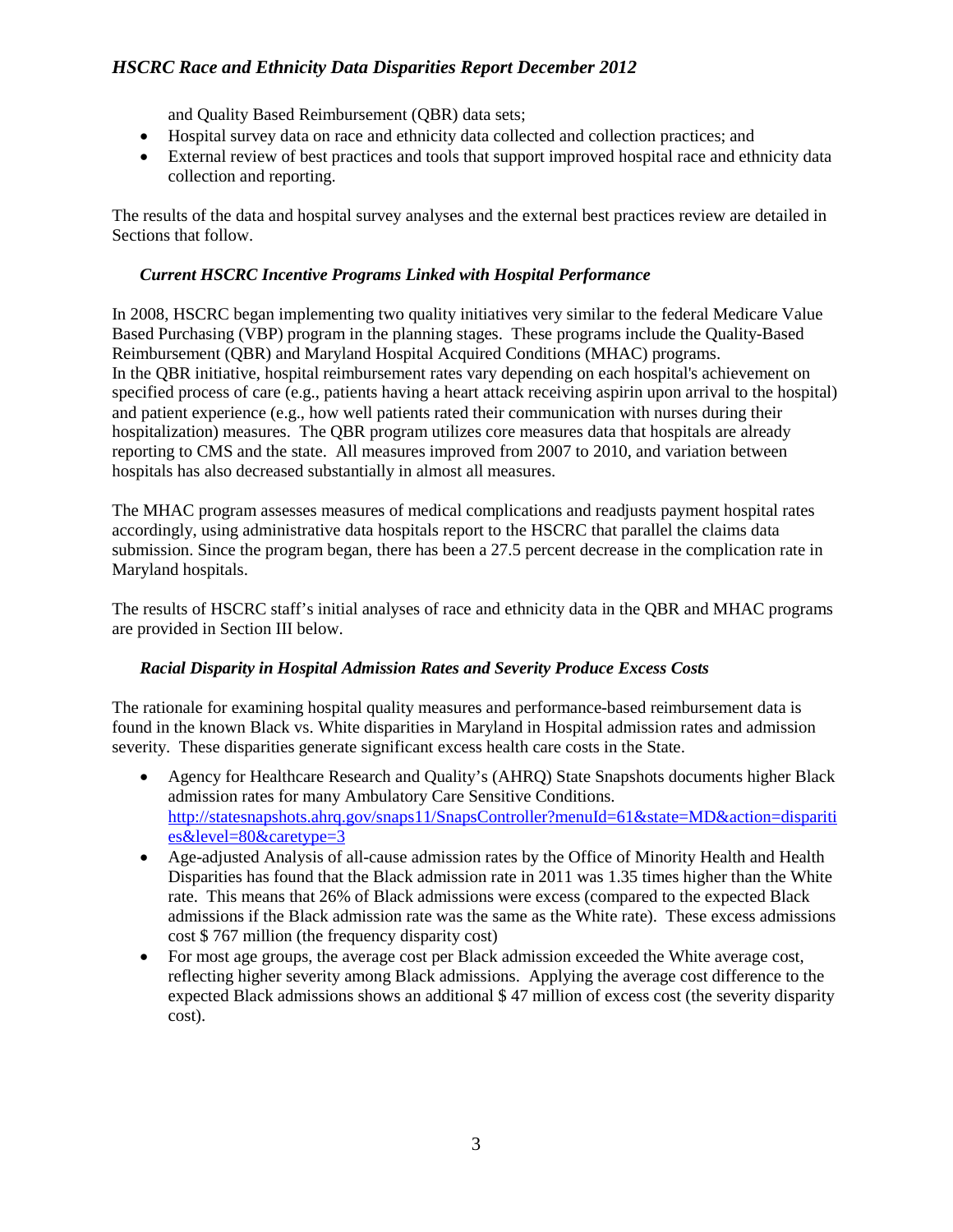#### **III. Review of Maryland Hospital Data/Trends on Race and Ethnicity**

HSCRC staff conducted a series of analyses of statewide aggregate and individual hospital data and trends in the following areas:

- Patient race and ethnicity composition statewide trends (Figure 1);
- Patient race and ethnicity composition by hospital for FY 2012 (Figures 2 and 3)
- Comparison of race and ethnicity in the QBR and HSCRC discharge data sets for CY 2011 (Figure 4);
- OBR race and ethnicity data statewide trends CY2011 (Figure 5); and,
- MHAC race and ethnicity data statewide trends CY 2011 (Figure 6).

In general, based on review of the data analysis, the HSCRC staff and the Work Group agreed that the degree of variation in the use of "other" and "unknown" categories for race and ethnicity, and inconsistencies in the race categories collected across hospitals, limited our ability to identify true disparities in care within and among hospitals at the present. Data at the Statewide level for Black vs. White comparisons were felt to be sufficient at the present time to examine whether disparities in hospital quality metrics between those two groups exist in the State overall.

The Figures referenced above are provided below along with a brief discussion of each of the analysis findings and its implications.

#### *Hospital Race and Ethnicity Composition Statewide and by Hospital*

Figure 1 below illustrates the statewide changes in patient race and ethnicity as submitted in the HSCRC hospital discharge data set from 2007 to 2012. Of particular note are the substantial increases in the "unknown" (59%) and "biracial" (775%) categories for race as well as the "unknown" category for "ethnicity" (292%), which is a result of dramatic change in FY2012 data.

|                                    | <b>FY07</b> | <b>FY08</b> | <b>FY09</b> | <b>FY10</b> | <b>FY11</b> | <b>FY12</b> | <b>FY07-</b><br><b>FY12</b><br><b>Change</b> |
|------------------------------------|-------------|-------------|-------------|-------------|-------------|-------------|----------------------------------------------|
| <b>RACE</b>                        |             |             |             |             |             |             |                                              |
| <b>WHITE</b>                       | 454,334     | 458,373     | 458,241     | 445,806     | 427,708     | 411,925     | $-9.33%$                                     |
| <b>AFRICAN AMERICAN</b>            | 242,924     | 246,275     | 249,965     | 252,358     | 242,876     | 235,747     | $-2.95%$                                     |
| <b>ASIAN/PACIFIC ISLANDER</b>      | 13,911      | 14,458      | 14,881      | 15,746      | 15,495      | 16,024      | 15.19%                                       |
| <b>NATIVE AMERICAN</b>             | 1,745       | 1,777       | 1,801       | 1,629       | 2,075       | 2,997       | 71.75%                                       |
| <b>OTHER</b>                       | 40,475      | 42,603      | 44,835      | 43,622      | 39,827      | 33,855      | $-16.36%$                                    |
| <b>BIRACIAL</b>                    | 523         | 802         | 1,038       | 1,295       | 2,441       |             | 4,575 774.76%                                |
| <b>UNKNOWN</b>                     | 1,371       | 1,519       | 1,761       | 2,084       | 2,326       | 2,176       | 58.72%                                       |
| <b>ETHNICITY</b>                   |             |             |             |             |             |             |                                              |
| <b>NOT SPANISH HISPANIC ORIGIN</b> | 706,896     | 716,874     | 724,669     | 709,346     | 674,282     | 599,179     | $-15.24%$                                    |
| <b>SPANISH HISPANIC ORIGIN</b>     | 28,535      | 29,592      | 28,736      | 29,225      | 29,894      | 30,388      | 6.49%                                        |
| <b>UNKNOWN</b>                     | 19,852      | 19,341      | 19,117      | 23,969      | 28,572      |             | 77,845 292.13%                               |
|                                    |             |             |             |             |             |             |                                              |
| <b>TOTAL</b>                       | 755,283     | 765,807     | 772,522     | 762,540     | 732,748     | 707,299     | $-6.35%$                                     |

**Figure 1. Trends in Hospital Discharges by Race and Ethnicity Statewide, FY 07-12**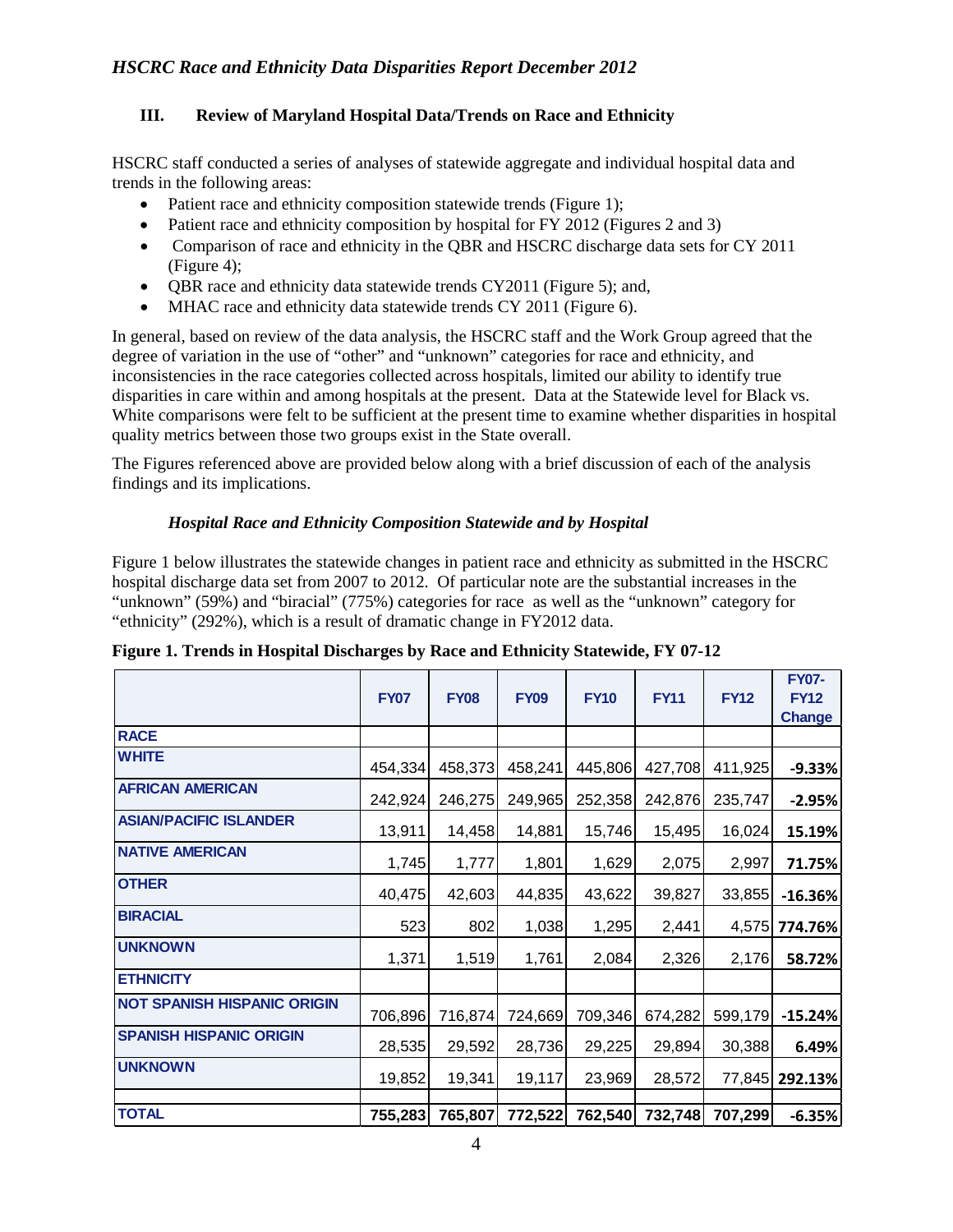As illustrated in Figure 2 below, the analysis of hospital-specific coding of race for FY2012 discharges revealed wide variation in hospital coding of "other"—with the lowest hospital at 0% and the highest hospital at 25%—, "two or more"—with the lowest hospital at 0% and the highest hospital at 8%—, and "unknown"—with the lowest at 0% and the highest at 4%.

More strikingly, as shown in Figure 3, the hospital-specific coding of ethnicity of "unknown" (i.e., Hispanic or non-Hispanic as a separate variable) for FY 2012 discharges revealed a range of 0.1% for the lowest hospital and 100% for the highest hospital, with a statewide average of 16%.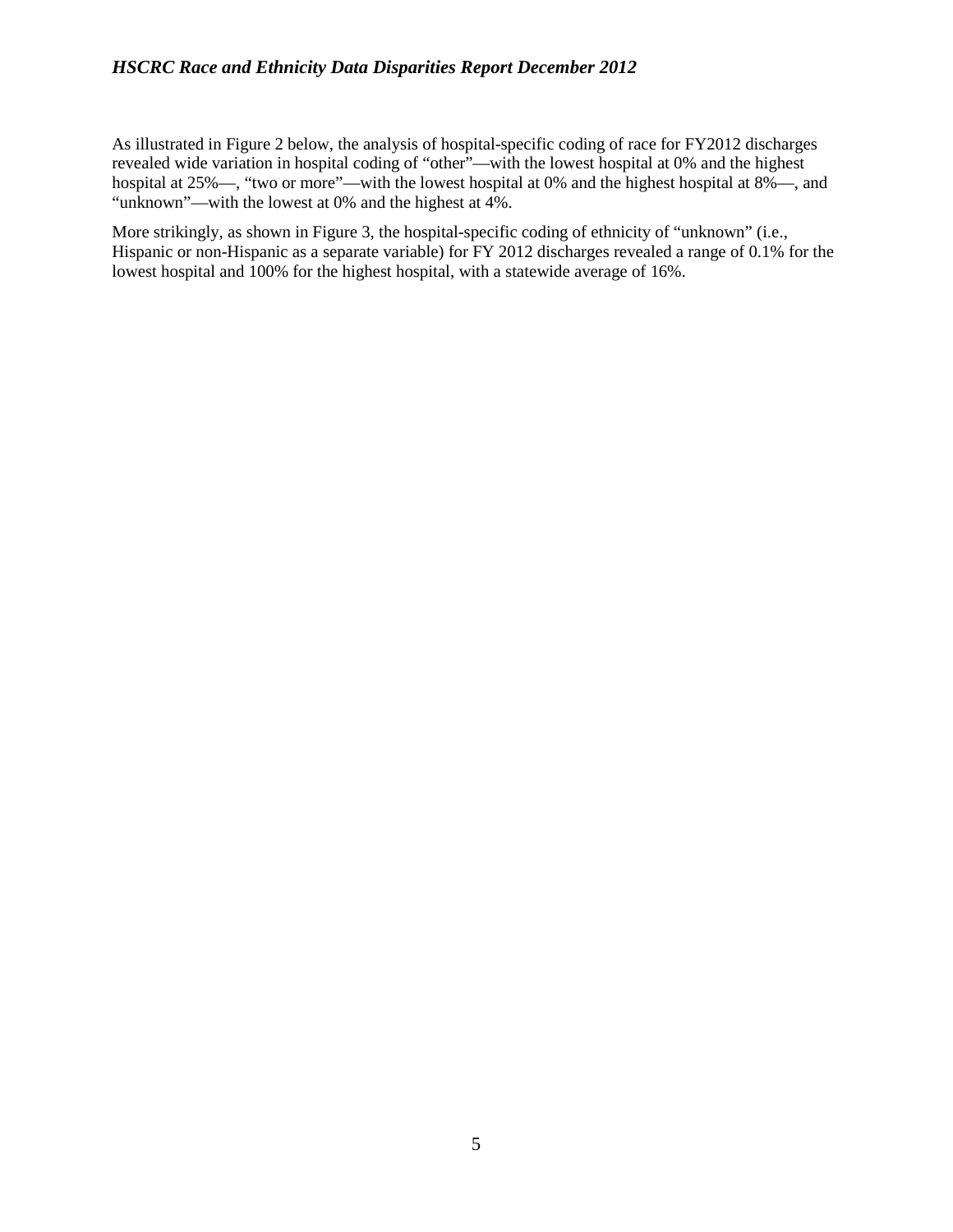| <b>HOSPITAL NAME</b>           | WHITE          | <b>AFRICAN</b> | ASIAN/<br><b>PACIFIC</b> | <b>INATIVE</b><br>AMERICAN ISLANDER AMERICAN | <b>OTHER</b> |              | <b>BIRACIAL UNKNOWN</b> |
|--------------------------------|----------------|----------------|--------------------------|----------------------------------------------|--------------|--------------|-------------------------|
| <b>GARRETT COUNTY</b>          | 99.4%          | 0.3%           | 0.1%                     |                                              | 0.0%         | 0.1%         |                         |
| WESTERN MARYLAND HEALTH SYSTEM | 96.8%          | 2.6%           | 0.1%                     | 0.0%                                         | 0.3%         | 0.1%         | 0.1%                    |
| <b>CARROLL COUNTY</b>          | 93.1%          | 3.9%           | 0.4%                     | 0.2%                                         | 2.0%         | 0.3%         | 0.2%                    |
| <b>ATLANTIC GENERAL</b>        | 89.5%          | 9.1%           | 0.2%                     |                                              | 1.0%         | 0.1%         | 0.2%                    |
| <b>MERITUS</b>                 | 89.4%          | 7.2%           | 0.5%                     | 0.1%                                         | 2.2%         | 0.6%         |                         |
| UNION HOSPITAL OF CECIL COUNTY | 88.9%          | 7.9%           | 0.4%                     | 0.1%                                         | 2.5%         | 0.2%         |                         |
| UPPER CHESAPEAKE HEALTH        | 85.8%          | 10.8%          | 0.6%                     | 1.0%                                         | 1.6%         | 0.3%         | 0.0%                    |
| <b>CALVERT</b>                 | 82.0%          | 16.7%          | 0.6%                     | 0.1%                                         |              | 0.4%         | 0.2%                    |
| <b>FREDERICK MEMORIAL</b>      | 81.4%          | 10.1%          | 1.8%                     | 0.1%                                         | 6.2%         | 0.4%         |                         |
| <b>HARFORD</b>                 | 80.6%          | 17.0%          | 0.8%                     | 0.4%                                         | 1.1%         | 0.1%         | 0.0%                    |
| <b>ST. JOSEPH</b>              | 78.5%          | 16.1%          | 1.9%                     | 0.1%                                         | 3.0%         | 0.3%         | 0.1%                    |
| CHESTER RIVER HOSP. CENTER     | 78.5%          | 17.5%          | 0.0%                     | 0.0%                                         | 3.6%         | 0.3%         | 0.0%                    |
| <b>ANNE ARUNDEL</b>            | 78.0%          | 19.0%          | 1.5%                     | 0.1%                                         | 0.9%         | 0.2%         | 0.5%                    |
| B.W.M.C                        | 77.8%          | 16.1%          | 1.5%                     | 0.4%                                         | 3.4%         | 0.2%         | 0.6%                    |
| <b>FRANKLIN SQUARE</b>         | 77.5%          | 17.8%          | 0.3%                     | 0.1%                                         | 3.1%         | 0.3%         | 0.9%                    |
| <b>MCCREADY</b>                | 77.5%          | 22.0%          |                          |                                              | 0.3%         | 0.3%         |                         |
| ST. MARY                       | 75.0%          | 19.9%          | 0.4%                     | 0.1%                                         | 3.6%         | 1.0%         | 0.1%                    |
| <b>MEMORIAL AT EASTON</b>      | 74.9%          | 19.6%          | 0.3%                     | 0.1%                                         | 5.0%         | 0.1%         | 0.0%                    |
| G.B.M.C.                       | 70.6%          | 23.6%          | 2.6%                     | 0.2%                                         | 2.6%         | 0.3%         |                         |
| MONTGOMERY GENERAL             | 70.3%          | 19.1%          | 4.8%                     | 0.3%                                         | 3.5%         | 1.2%         | 0.4%                    |
| <b>SUBURBAN</b>                | 70.1%          | 13.5%          | 4.7%                     | 0.2%                                         | 10.8%        |              | 0.6%                    |
| PENINSULA GENERAL              | 69.7%          | 24.8%          |                          | 0.3%                                         | 5.2%         |              | 0.0%                    |
| DORCHESTER GENERAL             | 68.6%          | 29.5%          | 0.3%                     |                                              | 1.7%         |              |                         |
| <b>HARBOR</b>                  | 63.7%          | 30.6%          | 0.3%                     | 0.1%                                         | 3.3%         | 0.4%         | 1.5%                    |
| <b>HOPKINS BAYVIEW MED CTR</b> | 62.9%          | 26.0%          | 1.0%                     | 0.3%                                         | 9.6%         | 0.2%         |                         |
| <b>CIVISTA</b>                 | 59.5%          | 34.2%          | 0.8%                     | 0.1%                                         | 5.1%         | 0.3%         |                         |
| <b>HOWARD COUNTY</b>           | 59.4%          | 22.5%          | 10.0%                    | 0.1%                                         | 7.4%         | 0.5%         | 0.0%                    |
| <b>KERNAN</b>                  | 57.3%          | 33.6%          | 0.7%                     | 0.5%                                         | 7.9%         |              |                         |
| <b>JOHNS HOPKINS</b>           | 52.2%          | 39.1%          | 2.0%                     | 0.2%                                         | 6.2%         | 0.2%         | 0.2%                    |
| <b>ST. AGNES</b>               | 52.0%          | 40.5%          | 2.8%                     | 0.5%                                         | 3.9%         | 0.1%         |                         |
| <b>SHADY GROVE</b>             | 51.0%          | 17.9%          | 12.6%                    | 1.0%                                         | 15.3%        | 1.6%         | 0.1%<br>0.6%            |
| UNIVERSITY OF MARYLAND         |                |                |                          |                                              | 4.8%         |              |                         |
| <b>UNION MEMORIAL</b>          | 48.3%          | 45.5%          | 0.8%                     | 0.6%                                         |              |              | 0.0%                    |
| <b>HOLY CROSS</b>              | 44.7%<br>40.7% | 51.7%<br>39.6% | 0.3%<br>7.0%             | 0.1%<br>3.6%                                 | 1.9%<br>0.8% | 0.0%<br>7.9% | 1.2%<br>0.4%            |
|                                |                |                |                          |                                              |              |              |                         |
| <b>GOOD SAMARITAN</b><br>SINAI | 40.7%          | 57.5%          | 0.2%                     | 0.0%                                         | 1.4%         | 0.1%         | 0.2%                    |
|                                | 38.4%          | 56.2%          | 1.8%                     | 0.3%                                         | 3.2%         | 0.1%         |                         |
| <b>MERCY</b>                   | 37.8%          | 58.0%          | 1.0%                     | 0.1%                                         | 2.9%         | 0.2%         |                         |
| <b>NORTHWEST</b>               | 36.7%          | 60.6%          | 0.6%                     | 0.3%                                         | 1.8%         | 0.1%         |                         |
| <b>LAUREL REGIONAL</b>         | 32.3%          | 50.8%          | 1.9%                     | 0.3%                                         | 14.7%        |              |                         |
| SOUTHERN MARYLAND              | 25.2%          | 72.8%          | 1.7%                     | 0.2%                                         | 0.0%         |              | 0.0%                    |
| <b>WASHINGTON ADVENTIST</b>    | 21.0%          | 45.2%          | 4.3%                     | 0.5%                                         | 25.0%        |              | 3.9%                    |
| <b>BON SECOURS</b>             | 20.5%          | 76.1%          | 0.2%                     |                                              | 3.1%         | 0.0%         | 0.1%                    |
| DOCTORS COMMUNITY              | 19.2%          | 73.2%          | 1.1%                     | 0.0%                                         | 6.4%         | 0.1%         | 0.0%                    |
| MARYLAND GENERAL               | 17.4%          | 80.1%          | 0.5%                     | 0.1%                                         | 1.6%         |              | 0.2%                    |
| FT. WASHINGTON                 | 15.5%          | 79.5%          | 3.2%                     | 0.1%                                         | 1.7%         |              |                         |
| <b>PRINCE GEORGE</b>           | 11.9%          | 75.2%          | 0.8%                     | 0.3%                                         | 11.9%        |              |                         |
| <b>State Average</b>           | 60.0%          | 32.8%          | 1.8%                     | 0.3%                                         | 4.5%         | 0.5%         | 0.4%                    |
| <b>Highest %</b>               | 99.4%          | 80.1%          | 12.6%                    | 3.6%                                         | 25.0%        | 7.9%         | 3.9%                    |
| Lowest %                       | 11.9%          | 0.3%           | 0.0%                     | 0.0%                                         | 0.0%         | 0.0%         | 0.0%                    |

### **Figure 2. Race Coding by Hospital in the HSCRC Discharge Data Set, FY 2012**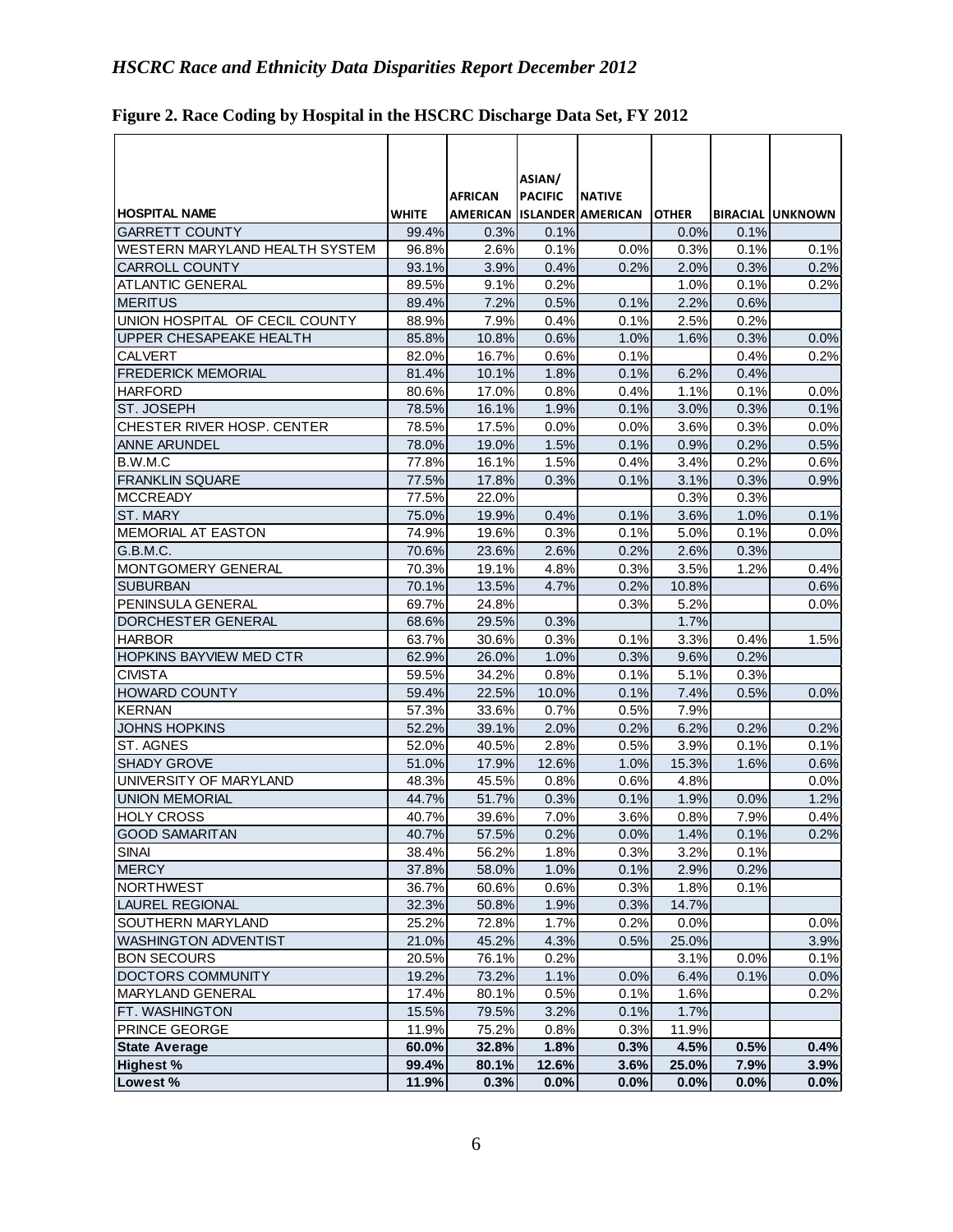| <b>HOSPITAL NAME</b>                | Yes   | <b>No</b> | <b>Unknown</b> |
|-------------------------------------|-------|-----------|----------------|
| <b>CALVERT</b>                      |       |           | 100.0%         |
| <b>MCCREADY</b>                     |       |           | 100.0%         |
| UPPER CHESAPEAKE HEALTH             | 0.2%  | 16.5%     | 83.3%          |
| <b>HARFORD</b>                      | 0.2%  | 16.6%     | 83.2%          |
| <b>HOLY CROSS</b>                   | 19.7% |           | 80.3%          |
| <b>SUBURBAN</b>                     | 2.8%  | 73.2%     | 24.0%          |
| <b>KERNAN</b>                       | 0.6%  | 82.9%     | 16.5%          |
| <b>FRANKLIN SQUARE</b>              | 0.7%  | 87.7%     | 11.6%          |
| UNIVERSITY OF MARYLAND              | 1.7%  | 87.4%     | 11.0%          |
| <b>LAUREL REGIONAL</b>              | 9.1%  | 81.5%     | 9.4%           |
| ST. JOSEPH                          | 1.9%  | 89.8%     | 8.3%           |
| <b>JOHNS HOPKINS</b>                | 1.6%  | 90.6%     | 7.8%           |
| UNION HOSPITAL OF CECIL COUNT       | 1.3%  | 91.4%     | 7.4%           |
| MONTGOMERY GENERAL                  |       | 94.6%     | 5.4%           |
| <b>MERITUS</b>                      | 1.2%  | 93.9%     | 4.9%           |
| <b>HARBOR</b>                       | 7.5%  | 88.1%     | 4.5%           |
| <b>SHADY GROVE</b>                  | 9.0%  | 87.1%     | 3.9%           |
| <b>ANNE ARUNDEL</b>                 | 3.2%  | 93.3%     | 3.5%           |
| <b>BON SECOURS</b>                  | 0.3%  | 96.9%     | 2.7%           |
| PRINCE GEORGE                       | 11.5% | 85.9%     | 2.5%           |
| CHESTER RIVER HOSPITAL CENTER       | 19.9% | 78.3%     | 1.9%           |
| <b>CIVISTA</b>                      | 2.7%  | 95.6%     | 1.7%           |
| <b>MEMORIAL AT EASTON</b>           | 22.1% | 76.1%     | 1.7%           |
| BALTIMORE WASHINGTON MEDICAL CENTER | 3.2%  | 95.4%     | 1.5%           |
| DORCHESTER GENERAL                  | 16.8% | 82.4%     | 0.9%           |
| <b>UNION MEMORIAL</b>               | 1.5%  | 97.7%     | 0.9%           |
| <b>DOCTORS COMMUNITY</b>            | 3.4%  | 95.9%     | 0.8%           |
| <b>MERCY</b>                        | 0.9%  | 98.5%     | 0.7%           |
| ST. AGNES                           | 3.5%  | 96.0%     | 0.6%           |
| MARYLAND GENERAL                    | 1.1%  | 98.4%     | 0.5%           |
| CARROLL COUNTY                      | 0.6%  | 99.0%     | 0.3%           |
| WESTERN MARYLAND HEALTH SYSTEM      | 0.2%  | 99.6%     | 0.2%           |
| <b>ATLANTIC GENERAL</b>             | 0.4%  | 99.4%     | 0.2%           |
| <b>GOOD SAMARITAN</b>               | 1.0%  | 98.8%     | 0.2%           |
| ST. MARY                            | 2.2%  | 97.7%     | 0.1%           |
| <b>GARRETT COUNTY</b>               | 0.1%  | 99.8%     | 0.1%           |
| <b>FREDERICK MEMORIAL</b>           | 4.5%  | 95.5%     |                |
|                                     |       |           |                |
| SINAI                               | 1.1%  | 98.9%     |                |
| <b>WASHINGTON ADVENTIST</b>         | 26.4% | 73.6%     |                |
| PENINSULA GENERAL                   | 2.3%  | 97.8%     |                |
| HOPKINS BAYVIEW MED CTR             | 2.7%  | 97.3%     |                |
| <b>NORTHWEST</b>                    | 0.9%  | 99.2%     |                |
| G.B.M.C.                            | 1.1%  | 99.0%     |                |
| <b>HOWARD COUNTY</b>                | 4.6%  | 95.4%     |                |
| SOUTHERN MARYLAND                   | 2.1%  | 97.9%     |                |
| FT. WASHINGTON                      | 1.4%  | 98.6%     |                |
| <b>State Average</b>                | 4.6%  | 88.8%     | 16.2%          |
| <b>Highest %</b>                    | 26.4% | 99.8%     | 100.0%         |
| Lowest %                            | 0.1%  | 16.5%     | 0.1%           |

**Figure 3. Ethnicity Coding by Hospital in the HSCRC Discharge Data Set, FY 2012**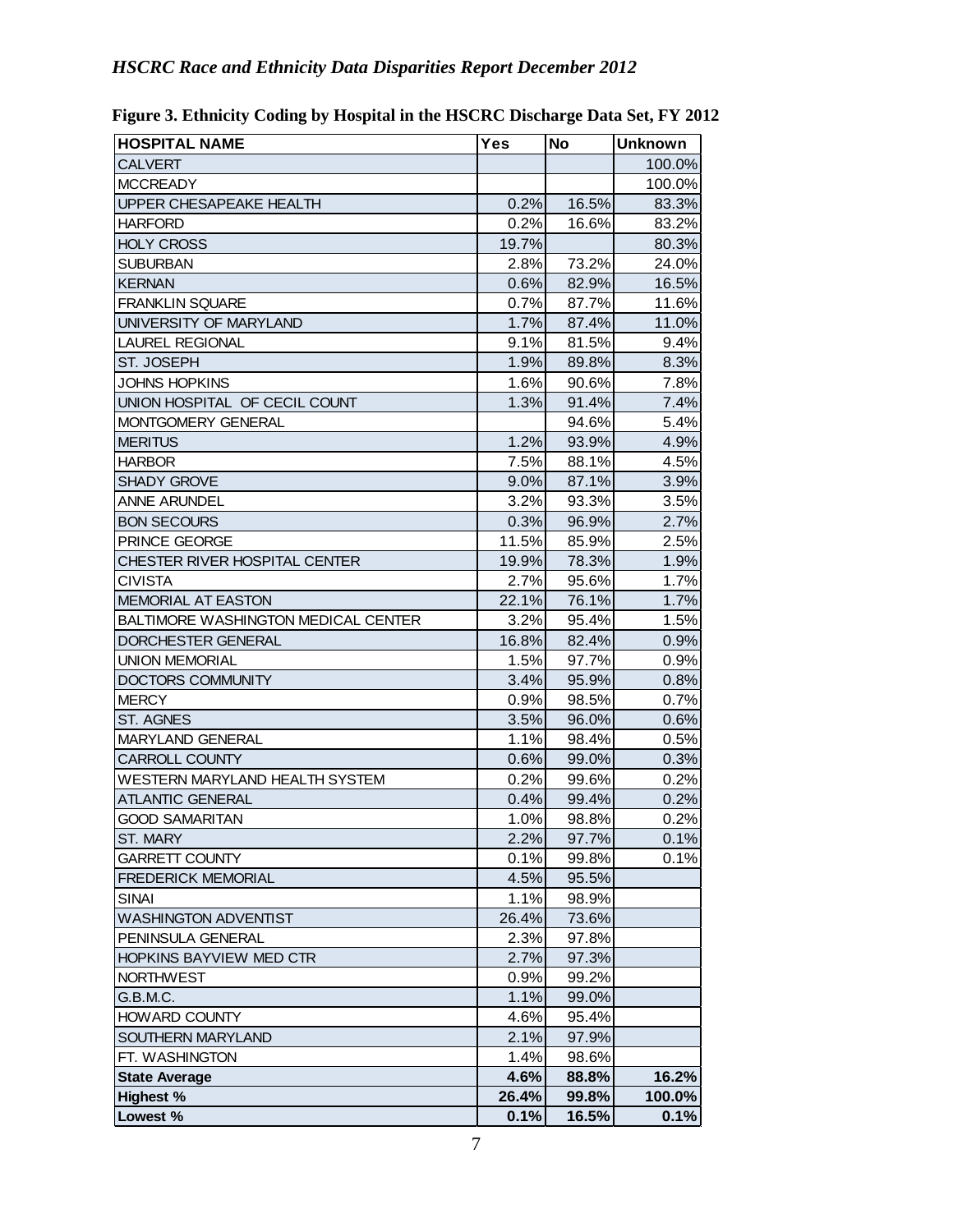#### *QBR and MHAC by Race and Ethnicity*

As an initial step to attempt to validate race and ethnicity coding, HSCRC staff examined the correlation of these variables between the QBR process of care clinical measures and the HSCRC discharge data sets. QBR data record the race and ethnicity variables from the medical charts, while HSCRC discharge data sets may have different sources of this information. However, one would expect 100% compatibility between these two data sets as race and ethnicity information should be uniform in all hospital records. Nonetheless, there is still the possibility that the race and ethnicity information is incorrect on both data sets. As Figure 4 illustrates, using CY 2011 data, there was an overall high matching rate of 96% for race and 95% for ethnicity, but there is quite a wide variation between hospitals and between race and ethnicity categories, with an overall lowest hospital match rate of 81% for race and 22% for ethnicity.

#### **Figure 4. Comparison of Race Coding from Clinical Process of Care (QBR) Measures and HSCRC Inpatient Data Set-CY2011**

| Race/Ethnicity Category in Clinical<br><b>Process of Care Measures</b>                                                       | <b>Total Number of</b><br><b>Patients</b> | <b>Percent of Patients</b><br>with Matching Race/<br><b>Ethnicity</b> | <b>Lowest Hospital</b><br><b>Match Rate</b> |
|------------------------------------------------------------------------------------------------------------------------------|-------------------------------------------|-----------------------------------------------------------------------|---------------------------------------------|
| Race                                                                                                                         |                                           |                                                                       |                                             |
| <b>WHITE</b>                                                                                                                 | 36,714                                    | 98.74%                                                                | 71.14%                                      |
| AFRICAN AMERICAN                                                                                                             | 16,882                                    | 99.19%                                                                | 93.68%                                      |
| <b>ASIAN/PACIFIC ISLANDER</b>                                                                                                | 736                                       | 75.27%                                                                | 19.05%                                      |
| <b>NATIVE AMERICAN</b>                                                                                                       | 193                                       | 50.26%                                                                | 8.33%                                       |
| <b>UNKNOWN</b>                                                                                                               | 1,371                                     | 7.80%                                                                 | 1.61%                                       |
| <b>OVERALL</b>                                                                                                               | 55,899                                    | 96.16%                                                                | 81.59%                                      |
| <b>Ethnicity</b>                                                                                                             |                                           |                                                                       |                                             |
| SPANISH HISPANIC ORIGIN                                                                                                      | 879                                       | 80.09%                                                                | 20.00%                                      |
| NOT SPANISH HISPANIC ORIGIN                                                                                                  | 55,019                                    | 95.73%                                                                | 17.77%                                      |
| <b>OVERALL</b>                                                                                                               | 55,899                                    | 95.48%                                                                | 22.36%                                      |
| Note: Records are linked using Hospital ID, Date of Birth, Sex, Zip code of Residence, Admission Date and Discharge<br>Date. |                                           |                                                                       |                                             |

#### *Analysis of Race and Ethnic Differences in QBR and MHAC Data*

HSCRC staff analyzed current hospital quality information used in the performance based incentive programs by race and ethnicity. Given the concern about data reliability (see matching results above), the HSCRC conducted this analysis for illustrative purposes. While the data quality is good (not great) for the white and black categories on an overall statewide basis, the HSCRC would expect this to improve over time as best practices become more prevalent. Further, due to the variation among hospitals, hospital-by-hospital analyses would not be appropriate at this time. As data quality improves and collection practices are standardized across the State; however, HSCRC would expect to conduct similar analyses on a hospital-by-hospital basis.

An analysis of CY 2011 racial and ethnic differences in the clinical process of care measure scores used in the QBR program produced mixed results. As Figure 5 illustrates below, there is variation in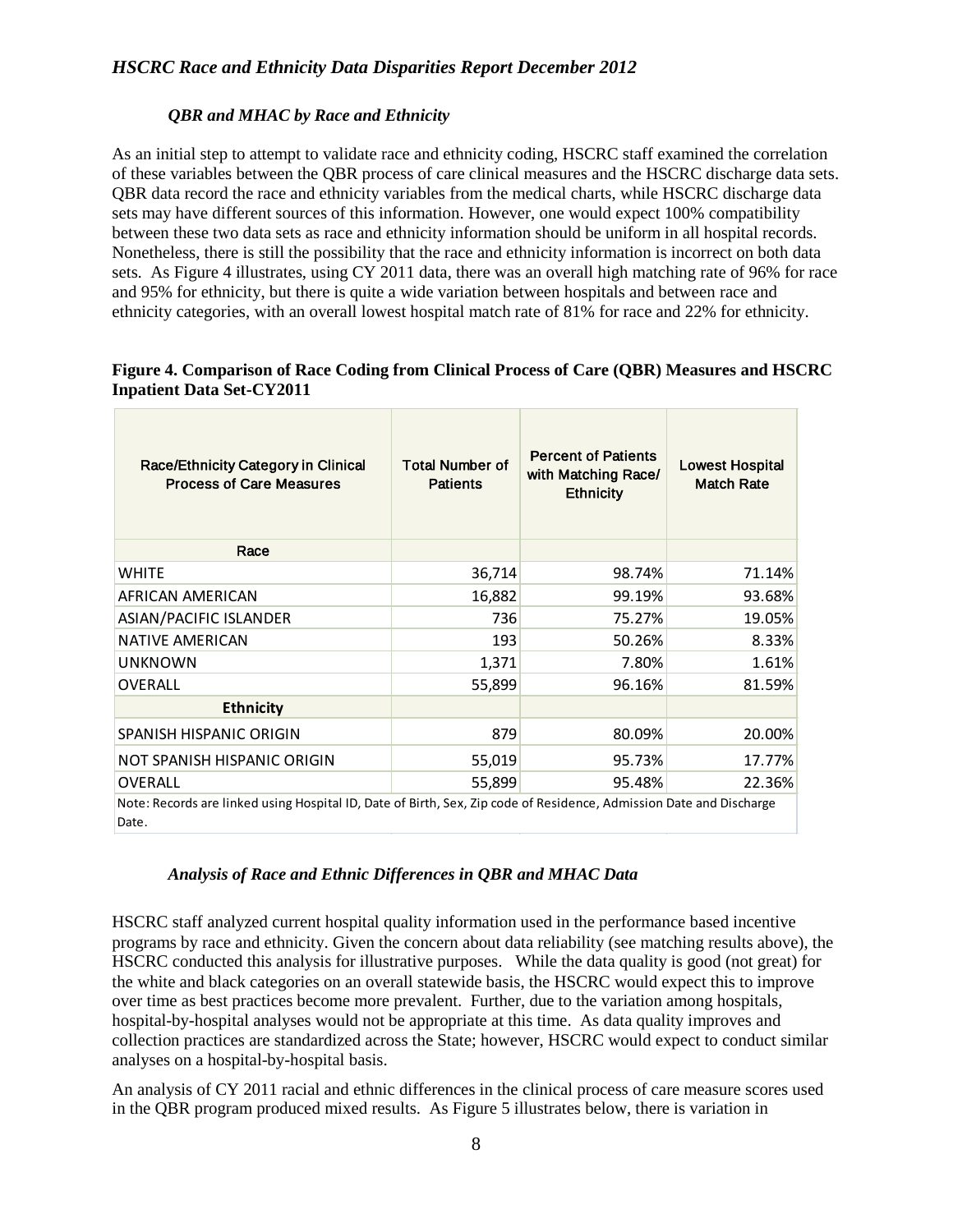black/white differences when reviewed measure by measure with, for example, blacks scoring 5% lower in the AMI 8A measure (Heart Attack Patients Receiving Primary Percutaneous Coronary Intervention within 90 minutes), and scoring 8% higher on the CAC 3 measure (Home management plan given for child with asthma). Although the information on race categories other than white/black and ethnic groups is provided in the analysis, the rates for these racial and ethnic groups are not reliable due to a small number of patients in each clinical measure, and due to inconsistencies in data collection for these particular minorities.

HSCRC staff analyzed trends in the MHAC complication rates statewide for the black and white populations from FY 2010 to FY 2012. As Figure 6 shows, based on data currently available, blacks had lower raw and risk adjusted rates of complications than whites , although the raw rate difference of -15% was much higher than the risk adjusted rate of -5% in FY2012. Since the program started in FY2010, complication rates declined much faster for blacks than whites resulting in increased black and white differences over time. However, HSCRC's current risk adjustment method may be limited to measure racial and ethnic differences in complication rates as it is based on the severity of illness of the patient by the diagnosis related group (using APR-DRGs). As further analysis is done in the future, the Commission will consider adding other risk adjustment factors such as age, and source of admission. Further work to determine which approaches to risk adjustment are best suited to disparity analysis needs to be done.

In both quality programs, statewide racial and ethnic differences in quality of hospital care reflect two dimensions of disparity: within hospital variation (different racial and ethnic groups receiving different quality of care in the same hospital), and across hospital variation (minority groups receiving their care in lower performing hospitals). HSCRC will continue to analyze race and ethnicity data using hospital discharge and quality data sets, while simultaneously considering methodologies for incentive programs differentiating these two dimensions of disparity in hospital quality.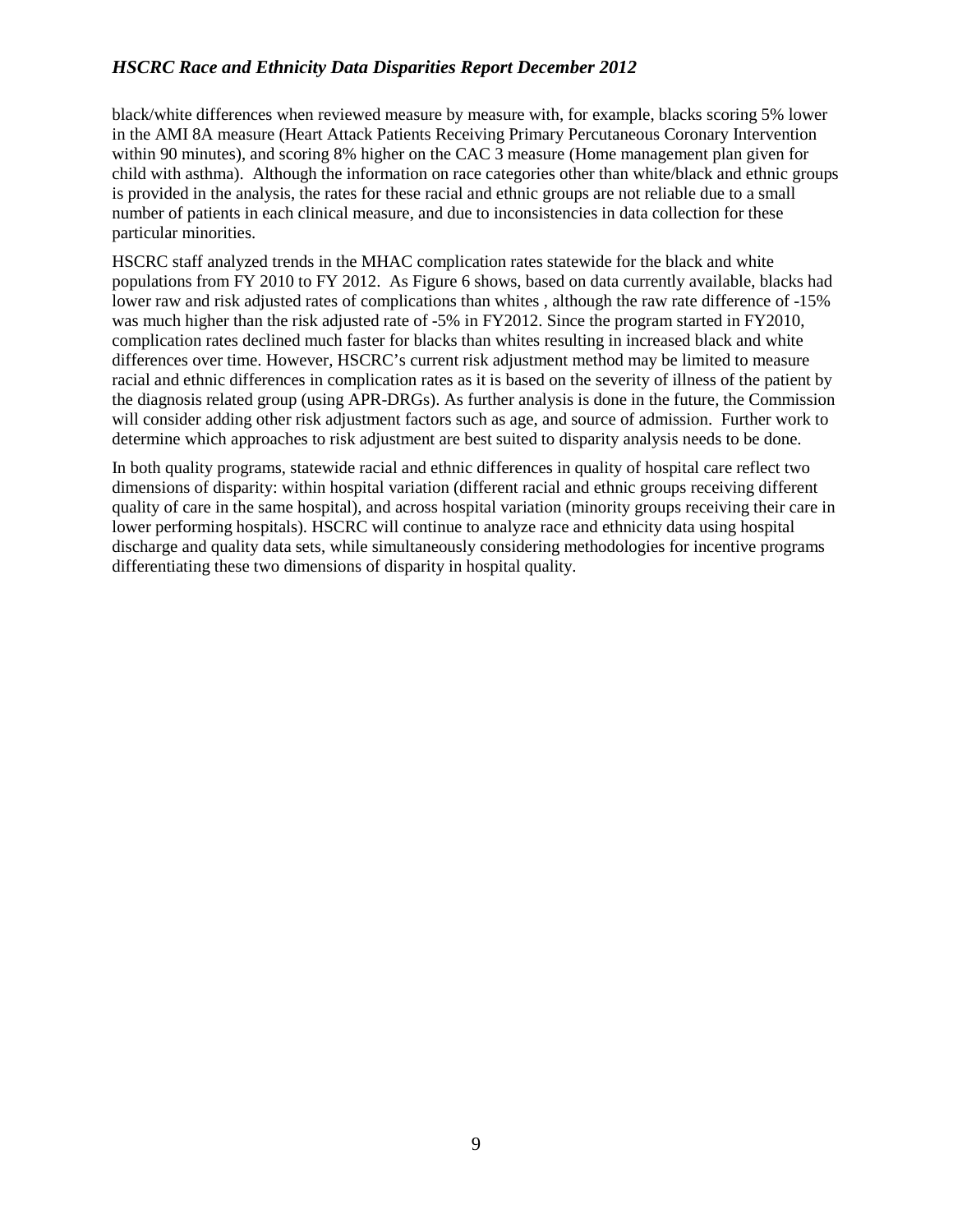### **Figure 5. QBR Process of Care Measures by Race and Ethnicity, CY 2011**

|                                                                            |       |                               |        |       |              |      | <b>Black-</b>     |      |                            |                   |
|----------------------------------------------------------------------------|-------|-------------------------------|--------|-------|--------------|------|-------------------|------|----------------------------|-------------------|
|                                                                            |       | <b>Black/African American</b> |        |       |              |      | White             |      | Hispanic Hispanic Hispanic |                   |
| <b>Measure</b>                                                             | White | American                      | Indian | Asian | Hawaiian UTD |      | <b>Difference</b> | Yes  | <b>No</b>                  | <b>Difference</b> |
| AMI-8a - Primary PCI Received Within 90 Minutes of Hospital Arrival        | 91.5  | 86.5                          | 100    | 97.1  | 100          | 100  | $-5.0$            | 91.3 | 91.3                       | 0.0               |
| PN-7 Influenza vaccination                                                 | 95.1  | 92.3                          | 100    | 92.8  | 100          | 95.2 | $-2.8$            | 95.1 | 94.3                       | 0.8               |
| PN-2 Pneumococcal vaccination                                              | 96.5  | 94.1                          | 91.7   | 91.6  | 100          | 95.2 | $-2.4$            | 95.7 | 95.9                       | $-0.2$            |
| PN-3b Blood culture before first antibiotic - Pneumonia                    | 95.4  | 93.4                          | 96.8   | 98    | 100          | 95.3 | $-2.0$            | 96.6 | 94.8                       | 1.8               |
| SCIP INF 4- Cardiac Surgery Patients with Controlled 6 A.M. Postoperative  |       |                               |        |       |              |      |                   |      |                            |                   |
| Serum Glucose                                                              | 93.9  | 91.9                          | 94.4   | 96.8  | 100          | 93.1 | $-2.0$            | 97.6 | 93.5                       | 4.1               |
| AMI-1 Aspirin at Arrival                                                   | 99.1  | 97.5                          | 100    | 100   | 100          | 100  | $-1.6$            | 100  | 98.8                       | 1.2               |
| AMI-2 Aspirin prescribed at discharge                                      | 99.3  | 98                            | 93.9   | 99.3  | 100          | 99.6 | $-1.3$            | 100  | 99                         | 1.0               |
| SCIP CARD 2 Surgery Patients on Beta-Blocker Therapy Prior to Admission    |       |                               |        |       |              |      |                   |      |                            |                   |
| Who Received a Beta-Blocker During the Perioperative Period                | 95.3  | 94.5                          | 78.8   | 92.4  | 100          | 96.7 | $-0.8$            | 92.8 | 95.1                       | $-2.3$            |
| SCIP INF 2- Antibiotic selection                                           | 98.1  | 97.3                          | 97.3   | 96.4  | 96.3         | 98.2 | $-0.8$            | 97.7 | 97.9                       | $-0.2$            |
| AMI-5 Beta blocker prescribed at discharge                                 | 98.9  | 98.2                          | 97.1   | 100   | 100          | 98.6 | $-0.7$            | 98.9 | 98.7                       | 0.2               |
| SCIP INF 3- Antibiotic discontinuance within appropriate time period       |       |                               |        |       |              |      |                   |      |                            |                   |
| postoperatively                                                            | 96.7  | 96                            | 95.5   | 96.6  | 96.3         | 97.5 | $-0.7$            | 96.3 | 96.6                       | $-0.3$            |
| PN-6 Initial Antibiotic Selection for CAP in Immunocompetent Patient       | 95.8  | 95.3                          | 91.3   | 96.3  | 100          | 95.2 | $-0.5$            | 97.2 | 95.6                       | 1.6               |
| AMI-4 Adult smoking cessation advice/counseling                            | 99.2  | 98.9                          | 88.9   | 100   | 100          | 100  | $-0.3$            | 100  | 99.1                       | 0.9               |
| HF-1 Discharge instructions                                                | 90.8  | 90.5                          | 94.6   | 93.2  | 92.3         | 92.8 | $-0.3$            | 93.8 | 90.7                       | 3.1               |
| SCIP VTE 1- Surgery Patients with Recommended Venous Thromboembolism       |       |                               |        |       |              |      |                   |      |                            |                   |
| Prophylaxis Ordered                                                        | 97.2  | 96.9                          | 94.7   | 95.3  | 95.5         | 98.3 | $-0.3$            | 97   | 97.1                       | $-0.1$            |
| HF-2 Left ventricular systolic function (LVSF) assessment                  | 99    | 98.8                          | 100    | 100   | 100          | 99.6 | $-0.2$            | 99.5 | 98.9                       | 0.6               |
| AMI-3 ACEI or ARB for LVSD                                                 | 97.4  | 97.3                          | 100    | 100   | 100          | 96.8 | $-0.1$            | 100  | 97.4                       | 2.6               |
| CAC-1a - Relievers for Inpatient Asthma (age 2 through 17 years) - Overall |       |                               |        |       |              |      |                   |      |                            |                   |
| Rate                                                                       | 100   | 100                           | 100    | 100   | 100          | 100  | 0.0               | 100  | 100                        | 0.0               |
| SCIP INF 6- Surgery Patients with Appropriate Hair Removal                 | 99.8  | 99.8                          | 100    | 100   | 100          | 99.8 | 0.0               | 99.8 | 99.8                       | 0.0               |
| PN-4 Adult smoking cessation advice/counseling                             | 98.5  | 98.6                          | 100    | 100   | 100          | 97.5 | 0.1               | 97   | 98.6                       | $-1.6$            |
| SCIP INF 1- Antibiotic given within 1 hour prior to surgical incision      | 97.2  | 97.3                          | 90     | 97.1  | 92.6         | 98.5 | 0.1               | 98   | 97.3                       | 0.7               |
| SCIP VTE 2 - Surgery Patients with Recommended Venous                      |       |                               |        |       |              |      |                   |      |                            |                   |
| Thromboembolism Prophylaxis Given 24 hours prior and after surgery         | 96.3  | 96.4                          | 94.7   | 95.3  | 95.5         | 97.9 | 0.1               | 96.7 | 96.4                       | 0.3               |
| HF-3 ACEI or ARB for LVSD                                                  | 96.3  | 96.5                          | 100    | 97.8  | 100          | 96.1 | 0.2               | 97.5 | 96.4                       | 1.1               |
| CAC-2a - Systemic Corticosteroids for Inpatient Asthma (age 2 through 17   |       |                               |        |       |              |      |                   |      |                            |                   |
| years) - Overall Rate                                                      | 99.4  | 99.9                          | 100    | 100   | 100          | 99.3 | 0.5               | 100  | 99.7                       | 0.3               |
| HF-4 Adult smoking cessation advice/counseling                             | 98.6  | 99.1                          | 100    | 100   | 100          | 100  | 0.5               | 100  | 98.9                       | 1.1               |
| CAC-3-Home Management Plan of Care (HMPC) Document Given to                |       |                               |        |       |              |      |                   |      |                            |                   |
| Patient/Caregiver                                                          | 76.4  | 84.5                          | 94.7   | 88.2  | 57.1         | 83.7 | 8.1               | 83.1 | 82.1                       | 1.0               |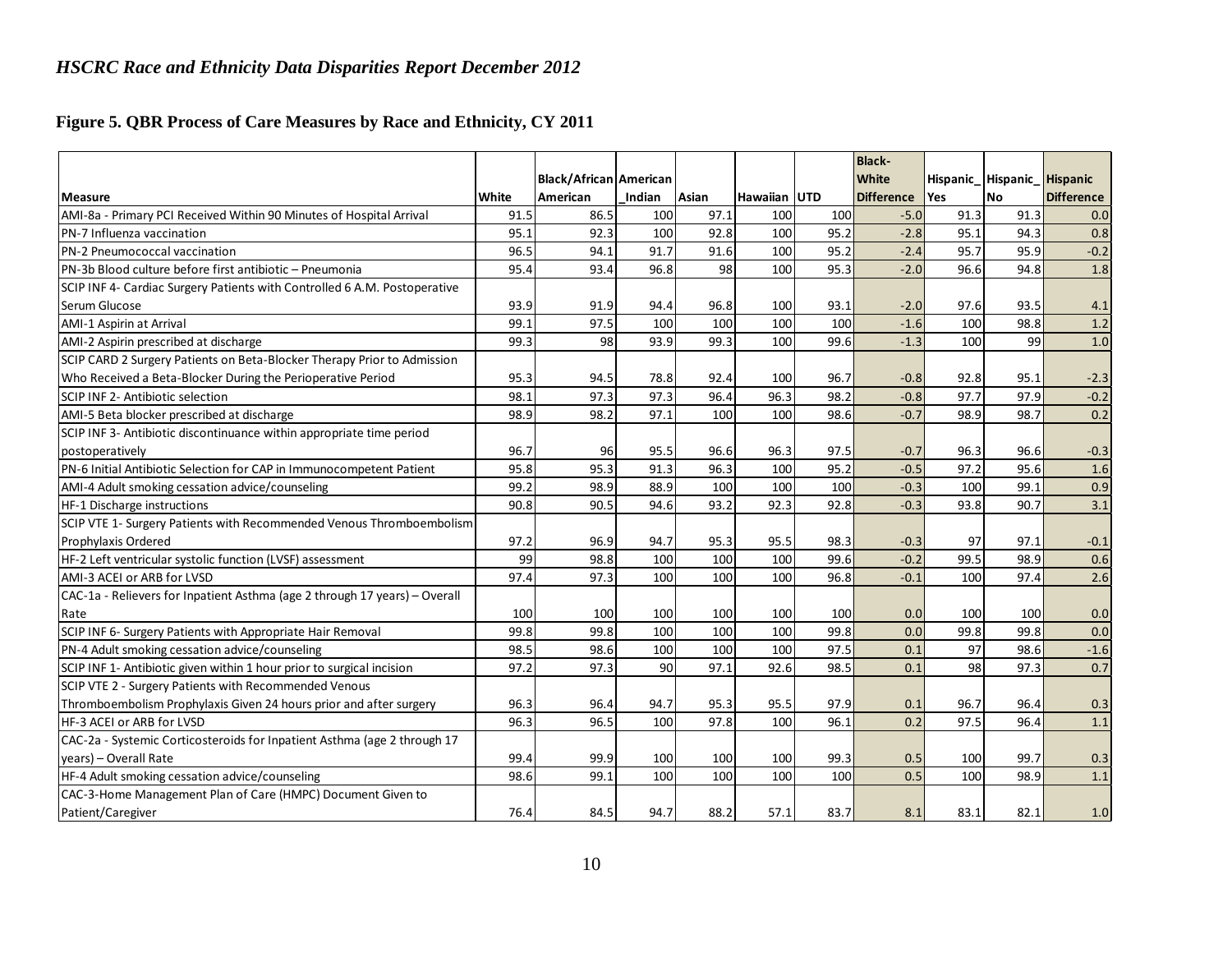| Rates                                | <b>Race Group</b>                         | FY2010    | FY2011    | <b>FY2012</b> | % Change  |
|--------------------------------------|-------------------------------------------|-----------|-----------|---------------|-----------|
| Observed State PPC Rates             | White                                     | 2.14      | 2.05      | 1.90          | $-11.19%$ |
|                                      | <b>Black</b>                              | 1.81      | 1.74      | 1.59          | $-12.33%$ |
|                                      | % Difference in Rate for<br><b>Blacks</b> | $-15.40%$ | $-15.43%$ | $-16.50%$     |           |
| <b>Risk Adjusted State PPC Rates</b> | White                                     | 2.11      | 1.97      | 1.81          | $-14.15%$ |
|                                      | <b>Black</b>                              | 2.05      | 1.91      | 1.71          | $-16.61%$ |
|                                      | % Difference in Rate for<br><b>Blacks</b> | $-2.60%$  | $-3.13%$  | $-5.38%$      |           |

#### **Figure 6. Trends in Hospital Complication Rates, Black Vs. White, FY 2010-12**

PPC Rate: Potentially Preventable Complication Rate per 1,000 at risk. Patients can be at risk of multiple complications.

Risk Adjusted for the severity of the patients using APR-DRG Severity of Illness categories.

#### *Hospital Survey Results on Race and Ethnicity Data, Collection Practices, and Training*

At the recommendation of the Work Group, in July of 2012, HSCRC staff surveyed hospital access staff on race and ethnicity data elements collected, data collection practices, and training of staff on data collection. The survey yielded the results below.

- 37 of Maryland's 46 hospitals responded.
- All respondents indicated they collect Black and White categories, and nearly all collect Asian and American Indian/Native Alaskan.
- There is wide variation in data collection when a patient identifies as being more than one race, with some hospitals collecting each race, some collecting "biracial," some collecting "multiracial", etc.
- 30 hospitals reported they collect race and ethnicity data elements separately, and 7 reported they collect them combined.
- Most hospital respondents collect preferred language and most do not collect country of origin.
- All but one hospital indicated they use patient self-reported data for race/ethnicity, and 15 of 37 hospitals also indicated they use staff observation.
- Content and timing of staff training on race and ethnicity data collection varied greatly.
- Tools and resources are not widely used by hospitals to support accurate and complete race and ethnicity data collection.
- Half of hospital respondents identified areas of training or support from which the hospital would benefit.

As a result of the survey findings, the Work Group recommended changes in data collection requirements as well as training sessions for frontline hospital staff across the State on best practices in collecting race and ethnicity data.

#### **IV. Changes in HSCRC Hospital Patient Race and Ethnicity Data Requirements**

In their discussions, the Work Group supported HSCRC staff's recommendation to require hospitals to collect race categories consistent with the US Office of Management and Budget categories. Table 5 below indicates the HSCRC-imposed changes that were effective for discharges beginning July 1, 2012.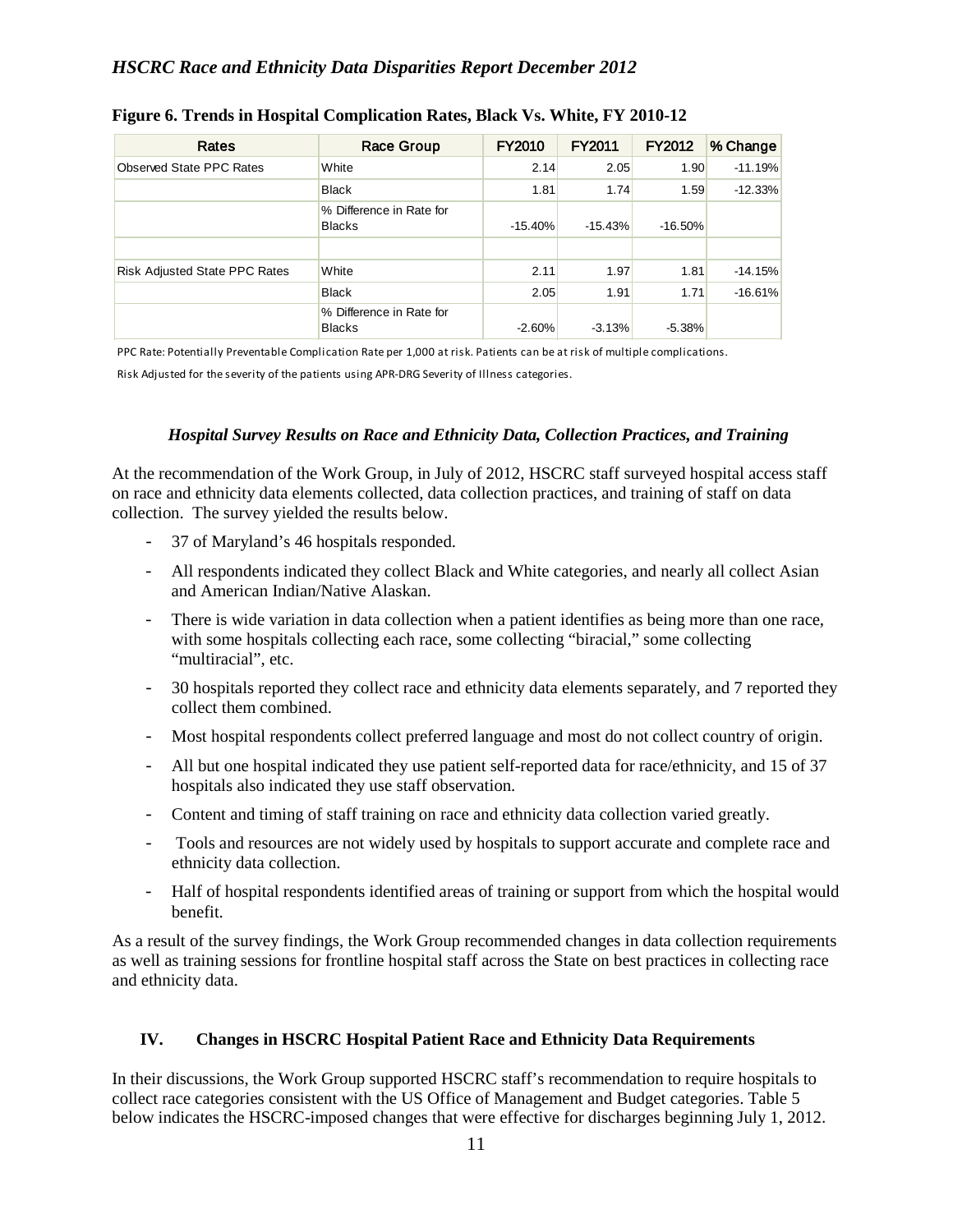|     | <b>Old Race Categories</b>      |                |     | <b>Revised Race Categories</b>                             |      |  |  |  |
|-----|---------------------------------|----------------|-----|------------------------------------------------------------|------|--|--|--|
|     | Category                        | Code           |     | Category                                                   | Code |  |  |  |
| (a) | White                           | 1              | (a) | White                                                      | 1    |  |  |  |
| (b) | African American                | $\overline{2}$ | (b) | <b>Black or</b> African American                           | 2    |  |  |  |
| (c) | Asian or Pacific Islander       | 3              | (c) | Asian                                                      | 3    |  |  |  |
| (d) | American<br>Indian/Eskimo/Aleut | 4              | (d) | American Indian or Alaska Native                           | 4    |  |  |  |
| (e) | Other                           | 5              | (e) | Other                                                      | 5    |  |  |  |
| (f) | <b>Biracial</b>                 | 6              | (f) | Two or more races                                          | 6    |  |  |  |
| (g) | Unknown                         | 9              | (g) | <b>Native Hawaiian or Other Pacific</b><br><b>Islander</b> | 7    |  |  |  |
|     |                                 |                | (h) | Unknown                                                    | 9    |  |  |  |

|  |  | Figure 7. Updated Race Categories Beginning with Discharges FY 2013 (July 1, 2012) |  |
|--|--|------------------------------------------------------------------------------------|--|
|  |  |                                                                                    |  |

In addition to the changes above, the Work Group recommended that hospitals begin to collect all discrete race categories that apply to a patient as well as country of origin and preferred language beginning with July 1, 2013 discharges. HSCRC will require this as of the recommended date.

#### **V. Best practices training on collecting race and ethnicity data from patients**

The Work Group discussed the available tools to support better data collection, including the training developed by the Center for Health Disparities and the Guide entitled, *Improving Health Equity Through Data Collection AND Use: A Guide for Hospital Leaders* developed by the Health Research and Educational Trust in partnership with the American Hospital Association. All agreed such tools were a valuable resource that could be more aggressively and uniformly used by hospitals to more accurately collect race and ethnicity data.

HSCRC is collaborating with the Maryland Hospital Association (MHA) and Maryland Healthcare Education Institute (MHEI) to support improvement in patient race and ethnicity data collection, and ultimately improvement in disparities in health and hospital care. A statewide meeting was convened on December 12, 2012 to heighten hospitals' awareness of the current status of disparities data collection and to inform hospitals of the three regional training sessions that will be convened during the first quarter of CY 2013 on data collection best practices. The target audiences of these training sessions are hospital staff with responsibility for ensuring that frontline access, including quality and other staff that collect patient race and ethnicity data, do so accurately and appropriately.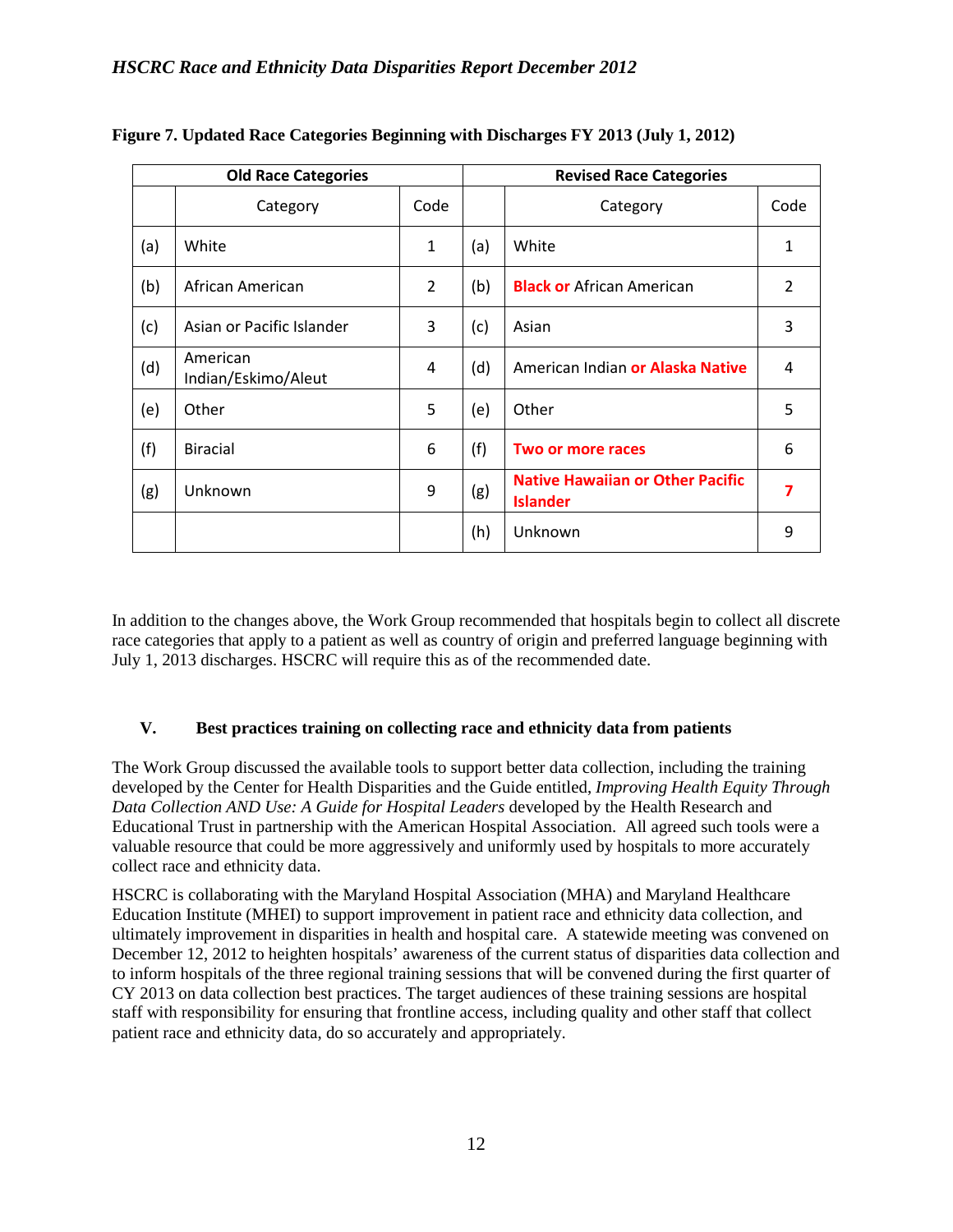#### **VI. Conclusion**

As the Maryland Health Improvement and Disparities Reduction Act of 2012 requires that HSCRC consider use of race and ethnicity data in hospital payment incentive programs, HSCRC recognizes, through its data analyses and Work Group deliberations, that it is not currently feasible to use the race and ethnicity data collected by hospitals for performance comparisons linked with incentives. Further, it is crucial that all hospitals participate in the statewide training sessions planned by HSCRC in conjunction with MHA and MHEI. The sessions will be convened through the first quarter of calendar year 2013. Hospitals are invited to send individuals who will train frontline staff in the following areas:

- The importance of accurate race and ethnicity data collection:
	- o Compliance with the US OMB race categories (required by HSCRC as of July 2012).
	- o Collection and storage of all discrete racial categories that the patient indicates applies to them (will be added July 2013).
	- o Collection of ethnicity data separate from race (currently required by HSCRC).
	- o Collection of new data elements including language preference and country of origin/ancestry/granular ethnicity (HSCRC will begin adding these elements July 2013).
- How hospitals can inform/educate the public as to why this information is collected, including assurances of individual data confidentiality.
- Best practices of having patients self-identify their race and ethnicity, e.g., a standardized written document for patients to self-identify, available in multiple languages.
- Conflict management at collection for frontline staff.
- Guidelines/best practices for patients who are not capable of answering, for example, unconscious or disoriented patients.

HSCRC staff will continue to analyze race and ethnicity data submitted in the administrative discharge data as well as the array of quality of measures collected, analyzed, and used for its performance initiatives linked with payment. As race and ethnicity reporting and data quality improve, the Commission will consider adding race and ethnicity elements into its quality programs as feasible and appropriate. HSCRC staff will continue working with the Department of Health and Mental Hygiene on the most efficacious method to accomplish this goal.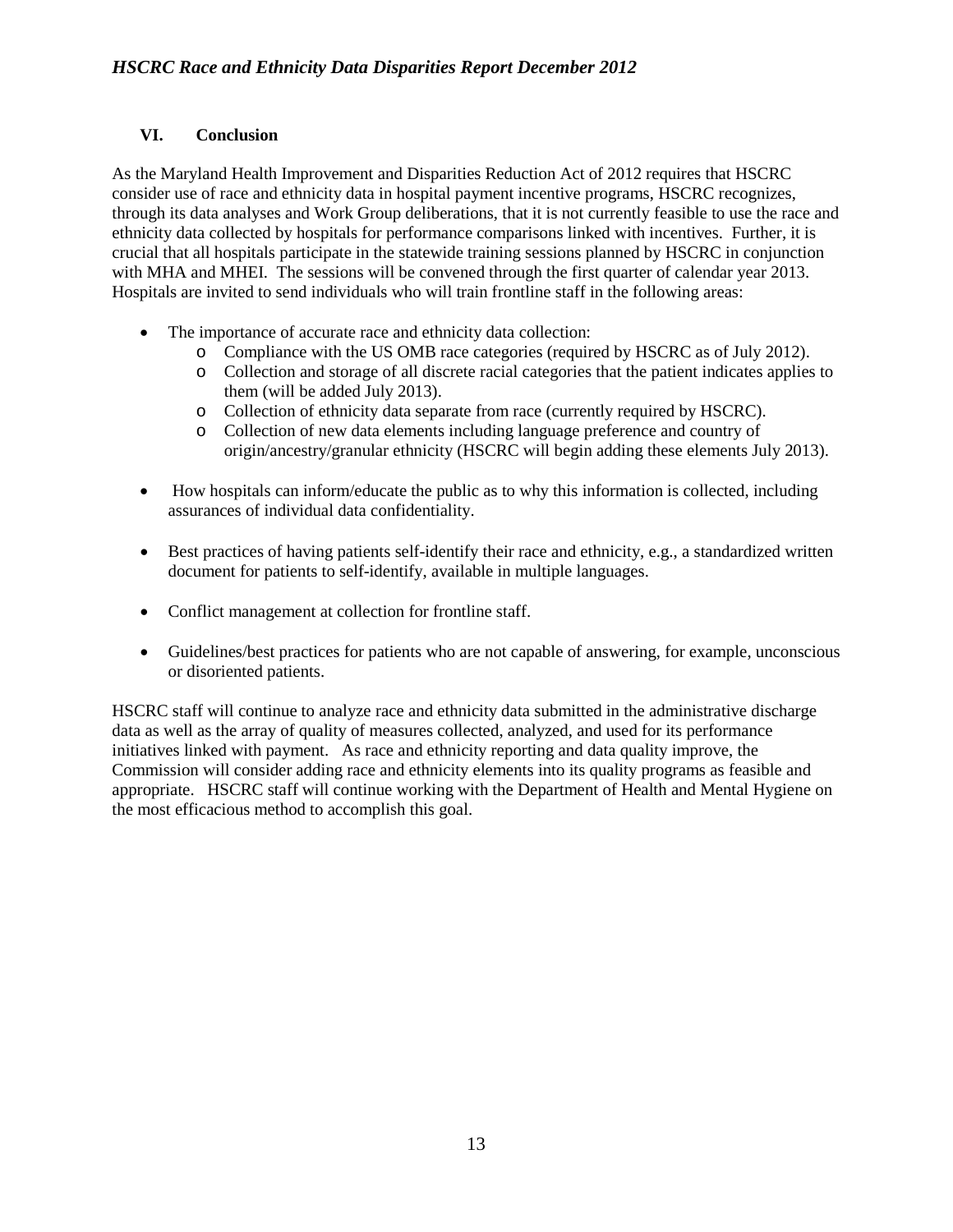# **Appendix A Hospital Race and Ethnicity Disparities Work Group**

*(Updated June 6, 2012)*

#### **ROSTER**

Bernadette Loftus, MD (Chair) Commissioner, Health Services Cost Review Commission

Paul Allen Johns Hopkins Health System, Director of Case Mix Management

Barbara Blum MedStar Health, Access Director

Ann Doyle, Director, Clinical Innovations CareFirst BlueCross BlueShield

Maura Dwyer, DrPH, MPH, Health Policy Analyst Center for Maternal and Child Health, DHMH

Matt Fenwick Health Research and Educational Trust, American Hospital Association Director of Program and Partnership Development

Darrell Gaskins, Ph.D. Johns Hopkins School of Public Health, Associate Professor Deputy Director, Center for Health Disparities Solutions

Isabelle Horon, Dr.P.H. DHMH, Vital Statistics Administration, Director, Division of Health Statistics

Karen L. Jerome, MD Holy Cross Hospital, Physician Advisor, Quality and Care Management

David Mann, M.D., Ph.D., Epidemiologist (INVITED) Maryland DHMH Office of Minority Health and Health Disparities

Theressa Lee Maryland Health Care Commission, Chief, Hospital Quality Initiatives

Marcos Pesquera Adventist Healthcare, Executive Director, Center on Health Disparities

Nicole Dempsey Stallings Maryland Hospital Association, Assistant Vice President, Quality Policy & Advocacy